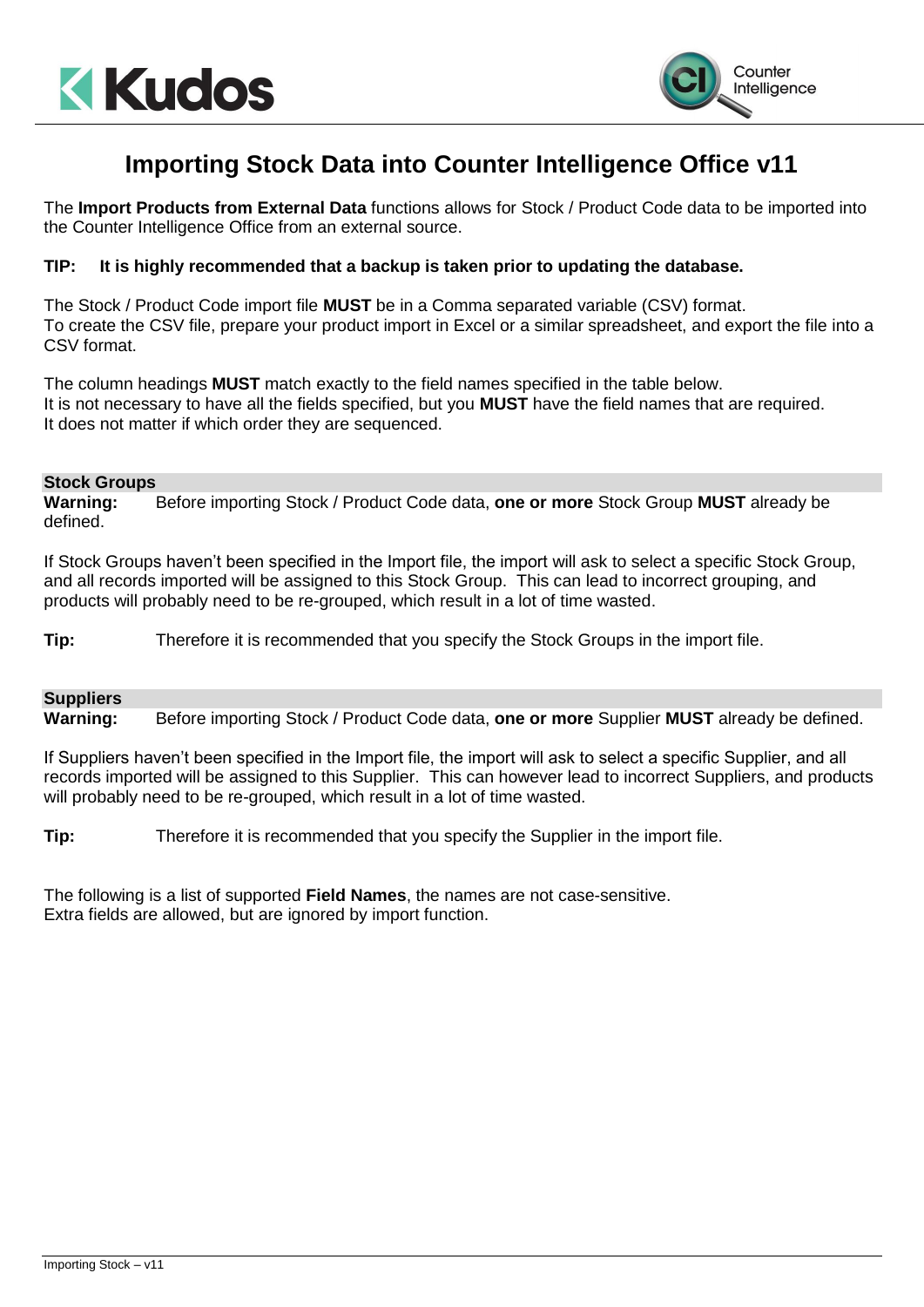



| <b>Field</b>                 | <b>Regd</b> | Len | <b>Description</b>                                                  |
|------------------------------|-------------|-----|---------------------------------------------------------------------|
| <b>Style</b>                 | Yes         | 20  | The record being processed will be REJECTED if the Style            |
|                              |             |     | field:                                                              |
|                              |             |     | is empty                                                            |
|                              |             |     | has more than 20 characters                                         |
|                              |             |     | or contains the $\sim$ character.                                   |
|                              |             |     | If the Style doesn't exist it will be added; otherwise the          |
|                              |             |     | existing record will be modified.                                   |
|                              |             |     | However, if the Barcode field is present and not empty Office       |
|                              |             |     | searches for the product the barcode is associated and the          |
|                              |             |     | product is modified.                                                |
|                              |             |     | If both Style and Barcode fields are not empty, Office checks       |
|                              |             |     | if the Style field and the product code for the barcode match.      |
|                              |             |     | If they do not, Office attempts to change the code associated       |
|                              |             |     | with the product. The change fails if the new code already          |
|                              |             |     | exists in Office, or contains the $\sim$ character.                 |
| <b>Description</b>           | <b>No</b>   | 80  | The record being processed will be REJECTED if the                  |
|                              |             |     | Description field has more than 80 characters.                      |
|                              |             |     | There are no restrictions on what this field can contain.           |
|                              |             |     | NOTE: Do not include Colour and size in the description, if         |
|                              |             |     | you are using ATTR1 and ATTR2, as these are appended to             |
|                              |             |     | the Description by the system.                                      |
| Group                        | Yes         | 8   | The record being processed will not be imported if the Group        |
|                              |             |     | file:                                                               |
|                              |             |     | is empty                                                            |
|                              |             |     | has more than 8 characters                                          |
|                              |             |     | or contains the $\sim$ character                                    |
|                              |             |     | If the Group doesn't exist, it will be added.                       |
|                              |             |     | NOTE: If the Group field is not defined in the import file, C.I.    |
| Alternatively use:           |             |     | requires the user to select an existing group from those            |
|                              |             |     | already defined in C.I., and one must be defined.                   |
| <b>StockGroupDescription</b> |             |     | The full Name of the Stock Group. use tilde $(\sim)$ between the    |
|                              |             |     | Group Levels.                                                       |
|                              |             |     | Eg: Apparel~Mens~Pants~Denim                                        |
| <b>Supplier</b>              | Yes         | 6   | The record being processed will be rejected if the Supplier         |
|                              |             |     | field:                                                              |
|                              |             |     | is empty                                                            |
|                              |             |     | has more than 6 characters                                          |
|                              |             |     | or contains the $\sim$ character.                                   |
|                              |             |     | If the Supplier doesn't exist it is added.                          |
|                              |             |     | NOTE: If the Supplier field is not defined in the import file, C.I. |
|                              |             |     | requires the user to select an existing supplier from those         |
|                              |             |     | already defined in C.I, and one must be defined.                    |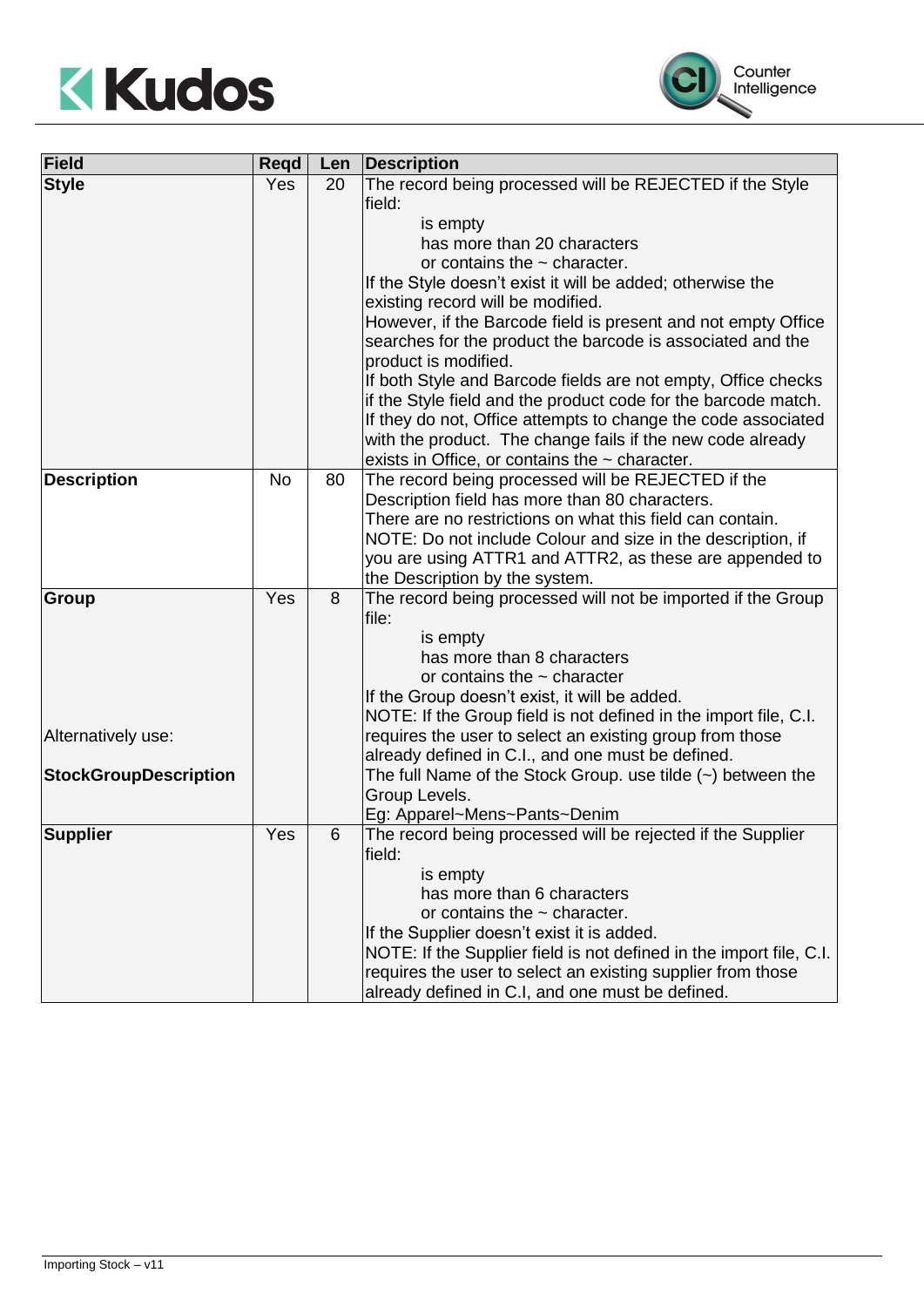



| Field                      | Regd      | Len          | Description                                                                                                                                                                                                                                                                                                                                                                                                    |
|----------------------------|-----------|--------------|----------------------------------------------------------------------------------------------------------------------------------------------------------------------------------------------------------------------------------------------------------------------------------------------------------------------------------------------------------------------------------------------------------------|
| UDF1                       | <b>No</b> | 40           | It is often used for label, brand or season brand analysis.<br>The record being processed will be REJECTED if the UDF1<br>field has more than 40 characters.<br>There are no restrictions on what this field contains.<br>If the UDF1 field is not already defined in the database it is<br>added.                                                                                                             |
| UDF <sub>2</sub>           | <b>No</b> | 40           | It is often used for label, brand or season brand analysis.<br>The record being processed will be REJECTED if the UDF2<br>field has more than 40 characters.<br>There are no restrictions on what this field contains.<br>If the UDF2 field is not already defined in the database it is<br>added.                                                                                                             |
| UDF3                       | <b>No</b> | 40           | It is often used for label, brand or season brand analysis.<br>The record being processed will be REJECTED if the UDF3<br>field has more than 40 characters.<br>There are no restrictions on what this field contains.<br>If the UDF3 field is not already defined in the database it is<br>added.                                                                                                             |
| UDF4                       | <b>No</b> | 40           | It is often used for label, brand or season brand analysis.<br>The record being processed will be REJECTED if the UDF4<br>field has more than 40 characters.<br>There are no restrictions on what this field contains.<br>If the UDF4 field is not already defined in the database it is<br>added.                                                                                                             |
| <b>SupplierProductCode</b> | <b>No</b> | 15           | The record being processed will be REJECTED if the<br>SupplierProductCode field has more than 15 characters or<br>contains the tilde $(\sim)$ character.<br>If any existing record has an existing Supplier Product Code,<br>it will be deleted and the Supplier Product Code from the<br>import file will be inserted.                                                                                        |
| <b>Unit</b>                | <b>No</b> | 5            | The record being processed will be REJECTED if the Unit<br>field has more than 5 characters.<br>There are no restrictions on what this field contains.                                                                                                                                                                                                                                                         |
| LabelNumber                | <b>No</b> | 1            | A number between 1 and 9 may be entered, which<br>corresponds to the Price Label Number, used when saving<br>the Layout of Price Labels.<br>NOTE: The Label Number is set to 1 by default. If you<br>subsequently want an item to use a different label layout, you<br>may change this in - Working with Stock, Create/Modify.                                                                                 |
| <b>StockedType</b>         | <b>No</b> | $\mathbf{1}$ | The record being processed will be REJECTED if the<br>character in the StockedType field does not appear on the list<br>below.<br>N (Non Stocked)<br>E (New Product)<br>M (Manual Reorder)<br>Y (Auto-Reorder)<br>R (Redundant – Retain)<br>I (Indent - No Reorder)<br>If the Stocked Type field is not defined in the import file, the<br>user must select a stocked type for all products at import<br>time. |
| <b>DefaultMargin</b>       | <b>No</b> |              | A number between 1.00 and 100.00 may be entered.<br>This will be used to calculate margin % and values in Reports<br>where no Average Cost value is present.                                                                                                                                                                                                                                                   |
| Weight                     | <b>No</b> | 10           | A number between 1 and 999,999,999 may be entered.<br>This will be used to calculate the total weight of the stock on<br>hand of a Stock Item, which can optionally be included in the<br>Stock Holding Report or used to calculate freight on Eretailer.                                                                                                                                                      |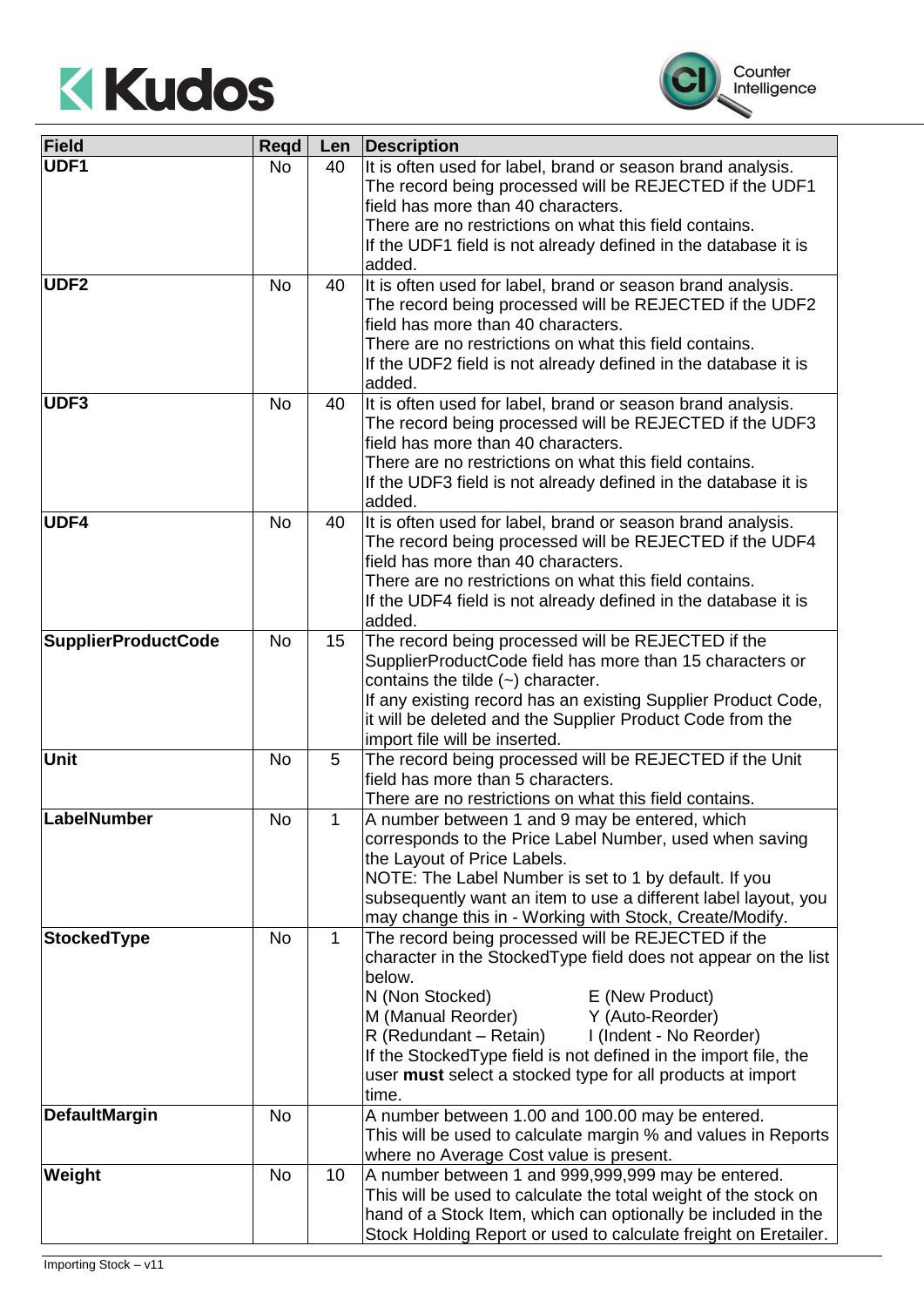



| Field                     | Regd      | Len | <b>Description</b>                                                                                                    |
|---------------------------|-----------|-----|-----------------------------------------------------------------------------------------------------------------------|
| <b>Volume</b>             | <b>No</b> | 10  | A number between 1 and 999,999,999 may be entered.                                                                    |
|                           |           |     | This will be used to calculate the total volume of the stock on                                                       |
|                           |           |     | hand of a Stock Item, which can optionally be included in the                                                         |
|                           |           |     | Stock Holding Report or used to calculate freight on Eretailer.                                                       |
| <b>ExcludeFromLoyalty</b> | <b>No</b> |     | Key in the word "TRUE" for all rows that are to be excluded                                                           |
|                           |           |     | from the Loyalty scheme.                                                                                              |
| <b>PLU</b>                | <b>No</b> | 6   | If the PLU column does not exist in the import file the system                                                        |
|                           |           |     | asks the user if it should generate PLU numbers based on the                                                          |
|                           |           |     | Next PLU switch setting or set the PLU to 0.                                                                          |
|                           |           |     | In all cases apart from when No is selected from the                                                                  |
|                           |           |     | previously mentioned question, the system ensures the PLU                                                             |
|                           |           |     | is not already in use, if it is, then the system automatically                                                        |
|                           |           |     | generates a number based on the Next PLU switch setting.                                                              |
| Attr1                     | <b>No</b> | 15  | This is the Attribute 1 field in System Settings, usually used to                                                     |
|                           |           |     | record an item's Colour.                                                                                              |
|                           |           |     | This column is optional; if it exists, any record being                                                               |
|                           |           |     | processed will be REJECTED if the Attr1 field is longer than                                                          |
|                           |           |     | 15 characters or contains the tilde $(\sim)$ character.                                                               |
|                           |           |     | If the Attr1 field is not already defined in the system, it is                                                        |
|                           |           |     | added to the Stock Attributes table at import time.                                                                   |
| Attr2                     | <b>No</b> | 15  | This is the Attribute 2 field in System Settings, usually used to                                                     |
|                           |           |     | record an item's Size.                                                                                                |
|                           |           |     | This column is optional; if it exists, any record being                                                               |
|                           |           |     | processed will be REJECTED if the Attr2 field is longer than                                                          |
|                           |           |     | 15 characters or contains the tilde $(\sim)$ character.                                                               |
| Alternatively use:        |           |     | If the Attr2 field is not already defined in the system, it is<br>added to the Stock Attributes table at import time. |
| <b>Attr2Profile</b>       |           |     | Enter the name of the Profile Code for the sizes range of the                                                         |
|                           |           |     | style. If this is used when imported when the style is created                                                        |
|                           |           |     | a plu will be created for each size in the Stock Attribute Profile                                                    |
|                           |           |     | defined.                                                                                                              |
|                           |           |     | NOTE: You need to use either Attr2 or Attr2Profile both can't                                                         |
|                           |           |     | be used in the same import file.                                                                                      |
| <b>Attr1Description</b>   | No        | 40  | This is used to import the full colour name for the product.                                                          |
|                           |           |     | The record being processed will be REJECTED if the                                                                    |
|                           |           |     | Attr1Description field has more than 40 characters.                                                                   |
|                           |           |     | NOTE: This field will only be imported if the Attr1 field is also                                                     |
|                           |           |     | defined.                                                                                                              |
| <b>BinLocation</b>        | No        |     | Up to 6 alpha-numeric digits may be entered.                                                                          |
| <b>Barcode</b>            | No        | 20  | If it exists any record which contains a Numeric Barcode field                                                        |
|                           |           |     | of between 7 and 20 digits has all its existing barcodes                                                              |
|                           |           |     | deleted and replaced with the Barcode from the import file.                                                           |
|                           |           |     | If the Barcode number in the import file is already allocated to                                                      |
|                           |           |     | another product then it is NOT used in this product.                                                                  |
|                           |           |     | If the barcode exists in the system and is associated with                                                            |
|                           |           |     | another product the existing record is modified. If the Style                                                         |
|                           |           |     | field is not empty Counter Intelligence checks the existing                                                           |
|                           |           |     | product code to see if they match, if they do not match                                                               |
|                           |           |     | Counter Intelligence attempts to change the product code,                                                             |
|                           |           |     | this fails if the new code already exists in the system or                                                            |
|                           |           |     | contains the tilde $(\sim)$ character.                                                                                |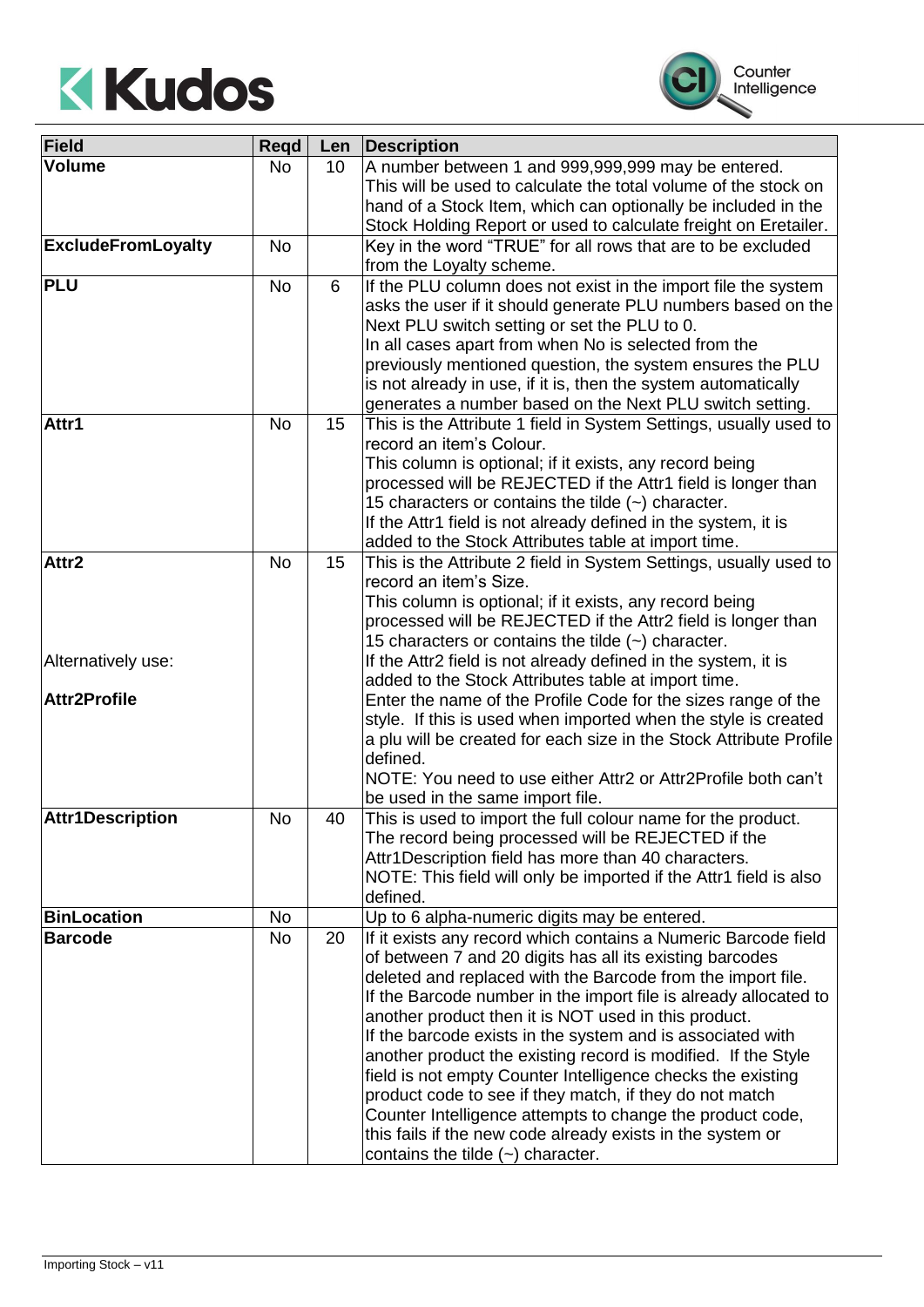



| Field                | Regd      | Len          | Description                                                        |
|----------------------|-----------|--------------|--------------------------------------------------------------------|
| <b>Barcode2 thru</b> | <b>No</b> |              | They allow the import of multiple Numeric Barcodes of              |
| Barcode20            |           |              | between 7 and 20 digits, to be inserted into a single Stock        |
|                      |           |              | Item.                                                              |
|                      |           |              | If it exists any record which contains a Numeric Barcode field     |
|                      |           |              | of between 7 and 20 digits has all its existing barcodes           |
|                      |           |              | deleted and replaced with the Barcode from the import file.        |
|                      |           |              | If the Barcode number in the import file is already allocated to   |
|                      |           |              |                                                                    |
|                      |           |              | another product then it is NOT used in this product.               |
|                      |           |              | If the barcode exists in the system and is associated with         |
|                      |           |              | another product the existing record is modified. If the Style      |
|                      |           |              | field is not empty Counter Intelligence checks the existing        |
|                      |           |              | product code to see if they match, if they do not match            |
|                      |           |              | Counter Intelligence attempts to change the product code,          |
|                      |           |              | this fails if the new code already exists in the system or         |
|                      |           |              | contains the tilde $(\sim)$ character.                             |
| <b>Branch</b>        | <b>No</b> | 3            | If it exists, the following columns will only be applied for       |
|                      |           |              | Branch specified - PriceStatus, Price1, Price2, Price3, Price4,    |
|                      |           |              | Price5, GSTPrice1, GSTPrice2, GSTPrice3, GSTPrice4,                |
|                      |           |              | GSTPrice5, CostPrice, LastPurchasePrice, CostPrice,                |
|                      |           |              | StandardCost, MinStockLevel, MaxStockLevel,                        |
|                      |           |              | ReorderMultiple and BinLocation.                                   |
|                      |           |              | If it does not exist, the following columns will be applied to all |
|                      |           |              | Branches in the system - PriceStatus, Price1, Price2, Price3,      |
|                      |           |              |                                                                    |
|                      |           |              | Price4, Price5, GSTPrice1, GSTPrice2, GSTPrice3,                   |
|                      |           |              | GSTPrice4, GSTPrice5, CostPrice, LastPurchasePrice,                |
|                      |           |              | CostPrice, StandardCost, MinStockLevel, MaxStockLevel,             |
|                      |           |              | ReorderMultiple and BinLocation.                                   |
| <b>PriceStatus</b>   | <b>No</b> | $\mathbf{1}$ | Price Status ('S': Special, 'D' or empty: Default)                 |
|                      |           |              | If the PriceStatus field is defined all prices will be assumed     |
|                      |           |              | default unless specified 'S' as special.                           |
|                      |           |              | If the PriceStatus field is not defined or Branch field exists the |
|                      |           |              | existing Price Status is used.                                     |
| <b>Price1</b>        | <b>No</b> |              | If the Price1 filed is defined all active branches will have Price |
|                      |           |              | 1 for this product set to this value, which is a GST exclusive     |
|                      |           |              | price.                                                             |
| Price <sub>2</sub>   | No        |              | If the Price2 filed is defined all active branches will have Price |
|                      |           |              | 2 for this product set to this value, which is a GST exclusive     |
|                      |           |              | price.                                                             |
| <b>Price3</b>        | <b>No</b> |              | If the Price3 filed is defined active branches will have Price 3   |
|                      |           |              | for this product set to this value, which is a GST exclusive       |
|                      |           |              | price.                                                             |
| Price4               | <b>No</b> |              | If the Price4 filed is defined all active branches will have Price |
|                      |           |              |                                                                    |
|                      |           |              | 4 for this product set to this value, which is a GST exclusive     |
|                      |           |              | price.                                                             |
| Price <sub>5</sub>   | No        |              | If the Price5 filed is defined all active branches will have Price |
|                      |           |              | 5 for this product set to this value, which is a GST exclusive     |
|                      |           |              | price.                                                             |
| <b>GSTPrice1</b>     | <b>No</b> |              | If the Price1 filed is defined all active branches will have Price |
|                      |           |              | 1 set to this value – which is GST inclusive.                      |
| <b>GSTPrice2</b>     | <b>No</b> |              | If the Price2 filed is defined all active branches will have Price |
|                      |           |              | 2 set to this value – which is GST inclusive.                      |
| <b>GSTPrice3</b>     | No        |              | If the Price3 filed is defined all active branches will have Price |
|                      |           |              | 3 set to this value – which is GST inclusive.                      |
| <b>GSTPrice4</b>     | <b>No</b> |              | If the Price4 filed is defined all active branches will have Price |
|                      |           |              | 4 set to this value – which is GST inclusive.                      |
|                      |           |              |                                                                    |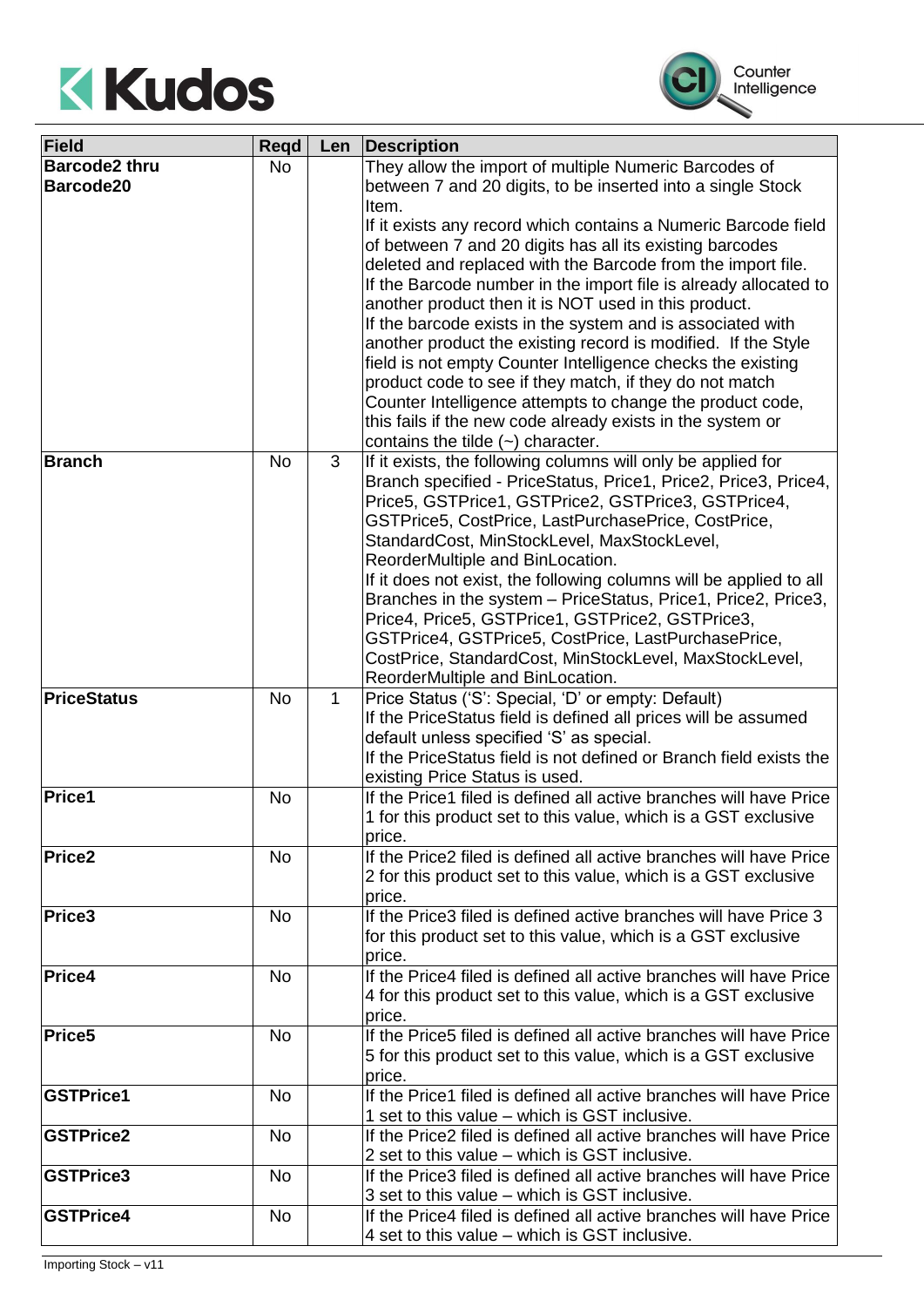



| Field                    | Regd      | Len          | Description                                                                                                                 |
|--------------------------|-----------|--------------|-----------------------------------------------------------------------------------------------------------------------------|
| <b>GSTPrice5</b>         | <b>No</b> |              | If the Price5 filed is defined all active branches will have Price                                                          |
|                          |           |              | 5 set to this value - which is GST inclusive.                                                                               |
| <b>LastPurchasePrice</b> | <b>No</b> |              | If the LastPurchasePrice field is defined all active branches                                                               |
|                          |           |              | will have Last Purchase Price set to this value - assumes                                                                   |
|                          |           |              | GST exclusive.                                                                                                              |
| <b>CostPrice</b>         | <b>No</b> |              | If the CostPrice field is defined all active branches will have                                                             |
|                          |           |              | Average Cost set to this value - assumes GST exclusive.                                                                     |
| <b>StandardCost</b>      | <b>No</b> |              | If the StandardCost field is defined all active branches will                                                               |
|                          |           |              | have Standard Cost set to this value - assumes GST                                                                          |
|                          |           |              | exclusive.                                                                                                                  |
| <b>MinStockLevel</b>     | No        | 10           | Sets the minimum stock quantity.                                                                                            |
| <b>MaxStockLevel</b>     | <b>No</b> | 10           | Sets the maximum stock quantity.                                                                                            |
| <b>ReorderMultiple</b>   | No        | 10           | Sets the reorder multiple.                                                                                                  |
| <b>Availability</b>      | <b>No</b> | 255          | Stock availability message.                                                                                                 |
| <b>ShortDescription</b>  | No        | 255          | Short description for Eretailer style.                                                                                      |
| LongDescription          | No        |              | Long description for Eretailer style.                                                                                       |
| <b>Promotion</b>         | No        | 255          | Promotion title for Eretailer style.                                                                                        |
| <b>Sequence</b>          | <b>No</b> | 2            | Sequence for Eretailer stock. Up to 2 alphabetic or numeric                                                                 |
|                          |           |              | characters may be entered.                                                                                                  |
| <b>Active</b>            | <b>No</b> | $\mathbf 1$  | Active status for Eretailer stock.                                                                                          |
|                          |           |              | 0(No Active)<br>1(Active)                                                                                                   |
|                          |           |              | 2(Always Active)<br>3(Display Only).                                                                                        |
|                          |           |              | NOTE: Display Only is only available in CI Office B378 or<br>higher.                                                        |
| <b>Attr1Active</b>       | <b>No</b> | $\mathbf{1}$ | Active status for Eretailer stock at colour level.                                                                          |
|                          |           |              | Y(Yes)<br>N(No)                                                                                                             |
|                          |           |              | NOTE: If the column is not refined all colours will be set as e-                                                            |
|                          |           |              | retailer active when the Active column is part of the import file.                                                          |
| Featured                 | <b>No</b> |              | Featured status for Eretailer stock.                                                                                        |
|                          |           |              | Key in the word "TRUE" for featured product.                                                                                |
| <b>Categories</b>        | <b>No</b> |              | List of Eretailer categories which the style associated with.                                                               |
|                          |           |              | Categories list must be full path with the tilde $(\sim)$ character                                                         |
|                          |           |              | separated and categories in path must be separated by the                                                                   |
|                          |           |              | colon (:) character.                                                                                                        |
|                          |           |              | The maximum hierarchical level of category is 4.                                                                            |
|                          |           |              | Example: Mens:Shirts~Mens:Pants~Mens:Shorts                                                                                 |
| <b>Filters</b>           | No        |              | List of Eretailer filters which the style associated with.                                                                  |
|                          |           |              | Filters list must be full path with the tilde $(\sim)$ character                                                            |
|                          |           |              | separated and filters in path must be separated by the colon                                                                |
|                          |           |              | (:) character.                                                                                                              |
|                          |           |              | The maximum hierarchical level of filter is 2.                                                                              |
|                          |           |              | Example: Occasion:Formal~Occasion:At Work                                                                                   |
| <b>Cluster</b>           | <b>No</b> | 15           | Eretailer cluster which the style associated with.                                                                          |
|                          |           |              | If the cluster is specified but no cluster can be found in                                                                  |
|                          |           |              | Counter Intelligence a new cluster is created.                                                                              |
| VideoUrl                 | No        | 255          | Video Url for Eretailer stock.                                                                                              |
| Prompt                   | No        | 4            | The record being processed will be REJECTED if Prompt field<br>has more than 4 characters or contains the $\sim$ character. |
|                          |           |              | If the Prompt Code doesn't exist the record will be bypassed.                                                               |
| <b>Notes</b>             | No        | 4            | The record being processed will be REJECTED if Notes field                                                                  |
|                          |           |              | has more than 4 characters or contains the $\sim$ character.                                                                |
|                          |           |              | If the Notes Code doesn't exist the record will be bypassed.                                                                |